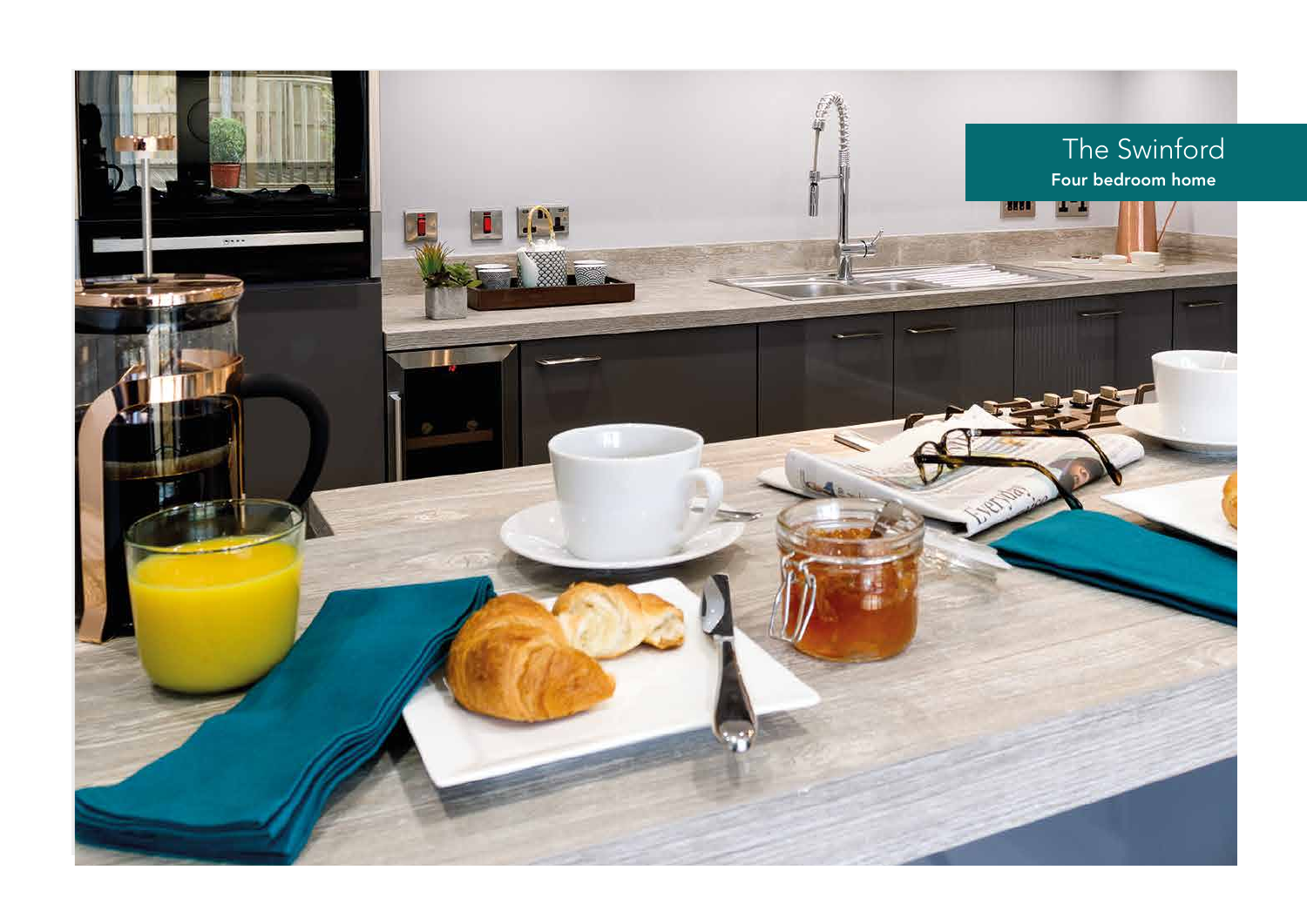

Where to start describing the Swinford? Built with families in mind, it offers great value while never

skimping on extras.

The moment you enter, you'll feel at home. The hall leads to a beautiful lounge with a bright bay window, big enough for everyone to spend time together. There's also a useful cloakroom and store cupboard you can never have enough storage!

At the rear of the home is the beating heart of the Swinford. A smart kitchen, with integrated appliances comes with your choice of doors and worktops so you can reflect your own personal style.

There's plenty of room to entertain and to relax (or chat while someone else does the cooking).

Patio doors lead out into the garden and guarantee a light filled room that you'll love spending time in.

Three large bedrooms on the first floor and a house bathroom, with your choice of tiles affords everybody their own space.

On the third story, a glorious attic window makes this master bedroom another spacious enclave. With space for built in wardrobes and an en-suite.

This is a CGI illustration of the Swinford house type. Please note that homes may differ from this illustration. For example, they may be handed (a reversed layout) and may be detached, semi-detached or terraced. Construction materials may also differ, including the roof tile colour, render or paved areas. Detailed plans and specifications are available for each plot and customers are asked to discuss this with the Sales Team when reserving their home.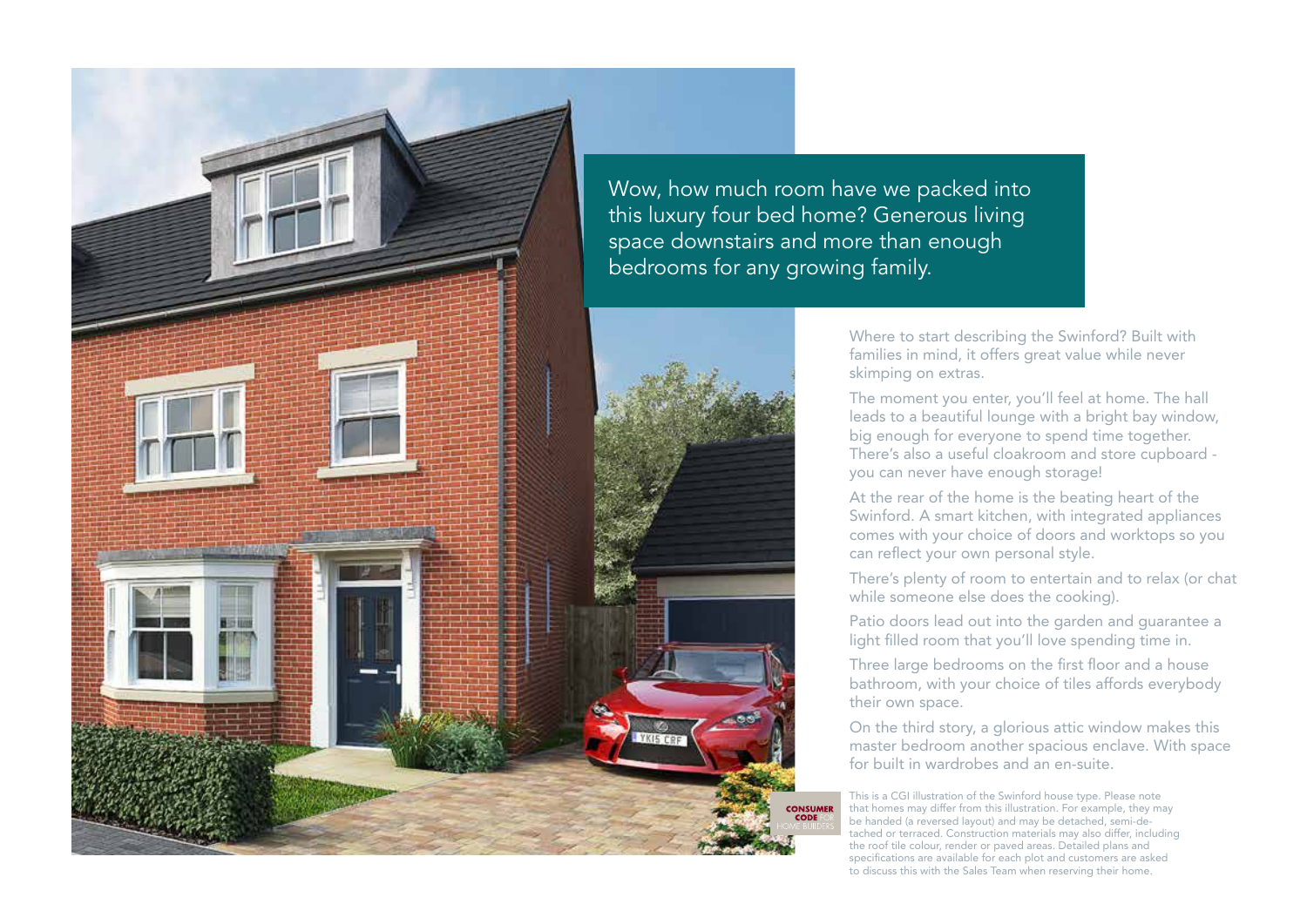

The ahhhh factor - our Swinford provides the most perfect spaces for relaxing, entertaining or just enjoying some personal space in your own part of the home.

## Quality bathroom fittings

Choose your own tiles to complete the perfect ambiance in the bathroom and en-suite.





## Bedroom bliss

With four large bedrooms and the master having an en-suite,





In a Bridge Home, you'll find the extra little details that matter. From useful USB sockets to the heating app you control from your mobile device.